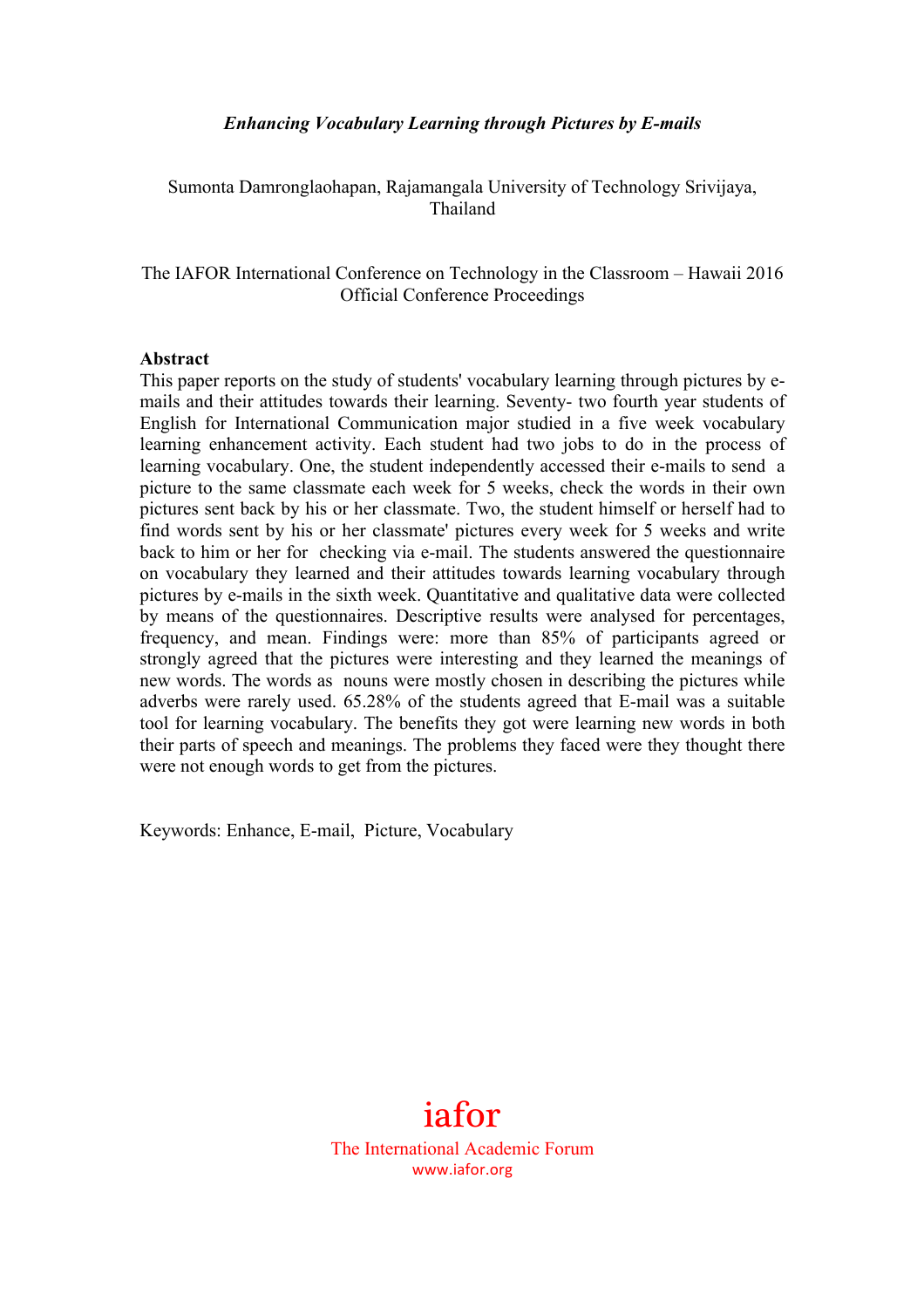#### **Introduction**

According to the researcher's experience, when teaching Advanced Reading to fourth year students of the English for International Communication program, vocabulary is the first step in foreign language learning. The difficulty of teaching this subject is that students find themselves not knowing many words in the texts even some words are common words. That is the reason why they do not understand what sentences of text are about. It is because they do not know the meaning of most words in a sentence or a text. Although the teacher allows students to use a dictionary when they study, students forget the meaning easily. They learn vocabulary through pictures by themselves outside class by using e-mail as a tool to send pictures among themselves. The students need to be inspired to learn vocabulary from pictures. As the old saying goes, A picture is worth a thousand words. The researcher thought that using this kind of method would enhance students' learning vocabulary by themselves through pictures by e-mail. Pictures could be a suitable alternative to improve students' vocabulary achievement. Pictures can be used as a media to transfer an image of the real thing. As we know, that teaching through pictures is both effective and practical. Besides, technology is very useful for students to learn vocabulary. Therefore e-mail was chosen to be a tool for the students to learn vocabulary.

Thailand is currently a member of the ASEAN Community and with the establishment of the ASEAN Community in 2015 it will inevitably affect Thailand in every aspect. To ensure that Thailand is prepared to be an active and contributing participant of ASEAN, the Office of Higher Education Commission (OHEC) launched the Higher Education Strategies for the ASEAN Community in 2015. The goal of the strategies is for Thai graduates to be equipped with professional skills, communication skills, and inter-cultural skills that meet international standards. One aspect of the strategy is the reform of language education in English and other languages used in ASEAN.

Currently Thailand already as a member of the Asian Community in 2015, English becomes a much more important tool for communication among people of the 10 countries in South East Asia than before. At the tertiary level, English is a required subject for all majors. However, in some universities such as Rajamanagala University of Technology Srivijaya, Songkhla, Thailand, they still need English, especially vocabulary which students lack. This results in a lack of English ability to communicate with foreigners in the Asian community. It is therefore a challenge for teachers of courses such as Advanced Reading to improve students' vocabulary for them to apply in the 4 skills: reading, writing, listening and speaking.

## **Purpose of the Study**

- 1. To investigate whether pictures by e-mail can improve students' vocabulary learning.
- 2. To find out what attitudes the students have towards learning vocabulary through pictures by e-mail.

#### **Context of the Study**

The participants consisted of 72 fourth year students majoring in English for International Communication who studied the Advanced Reading course with the researcher in the first semester of the academic year 2014 at Rajamangala University of Technology Srivijaya, Songkhla. Participants were instructed to access their e-mail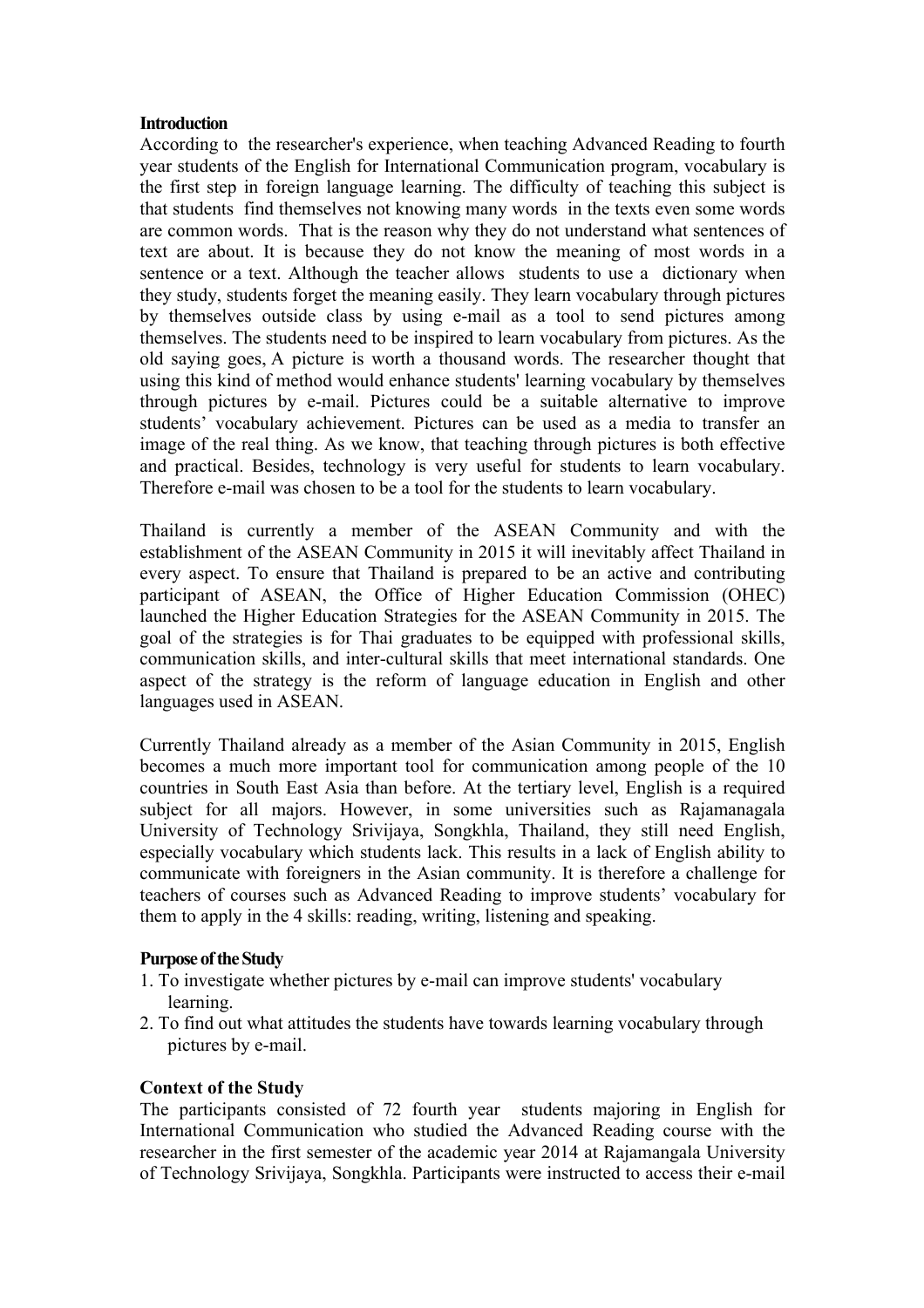to send pictures to classmates, check words in their own pictures sent by classmates and find words in friends' pictures and write back to them by e-mail.

## **Reviewed Literature Vocabulary and Picture**

Vocabulary is generally the total number of words that exist in a particular language. Moreover specially, it functions as the foundation stone without which any language is impossible to exist in this world. Vocabulary is acquired incidentally through indirect exposure to word and intentionally through explicit instruction in specific word-learning strategies. (Linda Diamond and Linda Gutlohn 2006). Learning a Foreign language, especially English as a language of international communication throughout the world.

Vocabulary is one important part in learning a language, because without vocabulary it is difficult to communicate with each other. Harmer (1993:153) says that if language structure makes up the skeleton of language, it is vocabulary that provides the vital organs and flesh. Based on the expert statements above, it can be inferred that vocabulary is a very essential part in learning languages. By knowing vocabulary people understand other and it makes expressing an idea easy. Visual aids are usually used to help teachers to deal with a task on actuating the teaching materials. The aids which are used must suit the aim and the setting of the teaching learning process. Stevick (1957:74) defines that visual aids are anything visible which helps students learn a language more quickly and more accurately. Thornsbury (2004) advises to visualize a picture for a new word or to link an abstract word with some mental image Images drawn by students themselves have the best outcomes. Besides, imaging, there are other mnemonics, such as making clues from associations with similarly sounding words and its meaning in the mother tongue. Thornsbury (2004) also claims that students' own images have the best influence on remembering .

A picture is a kind of visual aid that can help students in acquiring vocabulary. There are some advantages and disadvantages of using pictures in teaching English. Hill (1990: 1) listed several advantages of pictures, such as availability (one can get them in any magazines, on the Internet etc). A picture can be used for an individual student or a group. Pictures meet with a wide range of use not only in acquiring vocabulary, but also in many other aspects of foreign language teaching. Wright(1990: 4-6) demonstrated the fact where he used one complied picture and illustrated the possibility of the use of five very different language areas. He showed employing pictures in teaching structure, vocabulary, functions, situations and all four skills. And some of the disadvantages are: It is difficult to look for a specific picture which is suitable for the students' level, curriculum, needs or socialization. However, "pictures have their limitations too". (McCarthy 1992: 115) For example in teaching vocabulary, pictures are not suitable or sufficient for demonstrating the meaning all words (McCarthy 1992: 115; Thornbury 2004: 81). It is hard to illustrate the meaning of some words, especially the abstract ones such as 'opinion' or 'impact'. Therefore, not all vocabularies can be taught by picture, especially those concerning abstract concepts.

A review of the very large body of research related to the teaching and learning of vocabulary indicates that there are very strong reasons for implementing a systematic and principled approach to the teaching and subsequent learning of vocabulary as a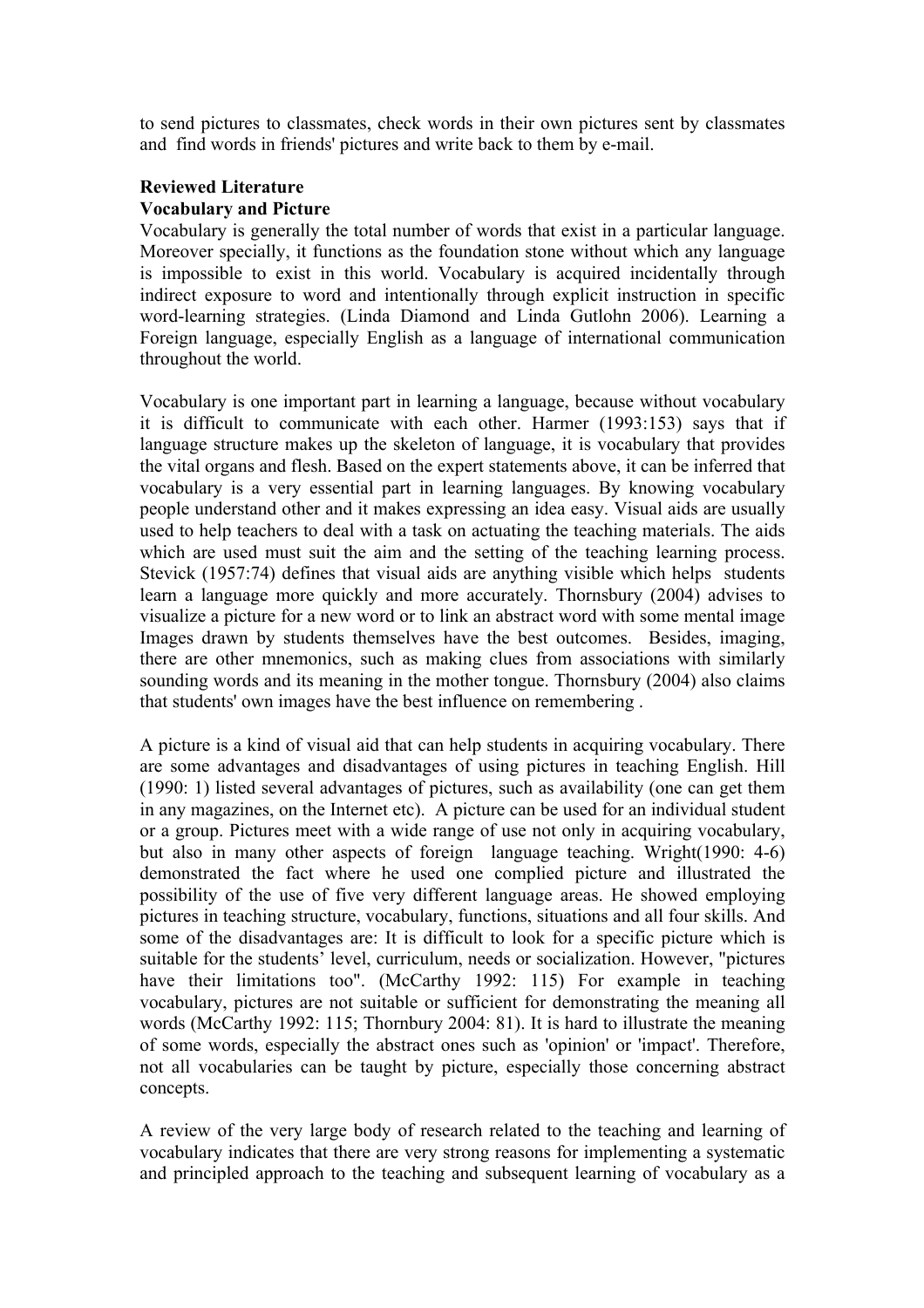cornerstone for developing comprehension. Several researchers and vocabulary experts agree, vocabulary learning is really a special case of reading comprehension (Blachowicz and Ogle, 2001; Cunningham and Stanovich, 1998; Nagy and Anderson, 1984; McKeown, et al.,1983).

In addition, by implementing a systematic and principled approach to teaching and learning vocabulary, learners see vocabulary as a very important element in language learning and reading (Beck, McKeown, and Kucan, 2002; Bormuth, 1966; Davis, 1944, 1968). Receptive knowledge of words requires that the learner recognize a word and recall its meaning when it is met. Instructional techniques that help students become familiar with a large number of words are the best facilitators for this level of vocabulary learning and, because of this facilitation, can eventually lead to greater student reading comprehension (Beck, et al., 1987; Anderson and Freebody, 1981; Anderson and Kulhavy, 1972).

# **E-mail**

Electronic mail, most commonly referred to as email or e-mail since ca. 1993, is a method of exchanging digital messages from an author to one or more recipients. Modern e-mail operates across the Internet or other computer networks. Some early email systems required that the author and the recipient both be online at the same time, in common with instant messaging. Today's email systems are based on a storeand-forward model. E-mail servers accept, forward, deliver, and store messages. Neither the users nor their computers are required to be online simultaneously; they need connect only briefly, typically to a mail server, for as long as it takes to send or receive messages. Historically, the term *electronic mail* was used generically for any electronic document transmission. For example, several writers in the early 1970s used the term to describe fax document transmission. As a result, it is difficult to find the first citation for the use of the term with the more specific meaning it has today.

# **Dictionary Use**

Reference materials, primarily a dictionary, can be used in a receptive or a productive skill in language learning. However, since having insufficient time to consult a dictionary during the process of speaking and listening, more look-up work happens during reading and writing. A common situation is that, for example, when a learner meets an unknown word in the text and fails to infer the meaning through context, they might be advised to consult a dictionary. Looking up a word in a dictionary is "far from performing a purely mechanical operation" (Scholfield 1982, p.185); instead, a proficient dictionary user "is often required to formulate and pursue several hypotheses and make use of prior knowledge of various sorts, especially information derived from context" (Scholfield 1982, p.185). Except for locating the unknown word in the alphabetic list, which seems to be the skill most dealt with in respect of training dictionary use, other important facets involving effective dictionary use receive little attention (Scholfield 1982). Since many lexical items in a language have more than one meaning, learners should be instructed how to reduce multiple options by elimination. Scanning all of the definitions in the entry before deciding which is the one that fits is a good idea proposed by Underhill (1980). After choosing a seemingly reasonable sense from the definitions in the entry, a user then needs to "understand the definition and integrate it into the context where the unknown was met" (Scholfield 1982, p.190).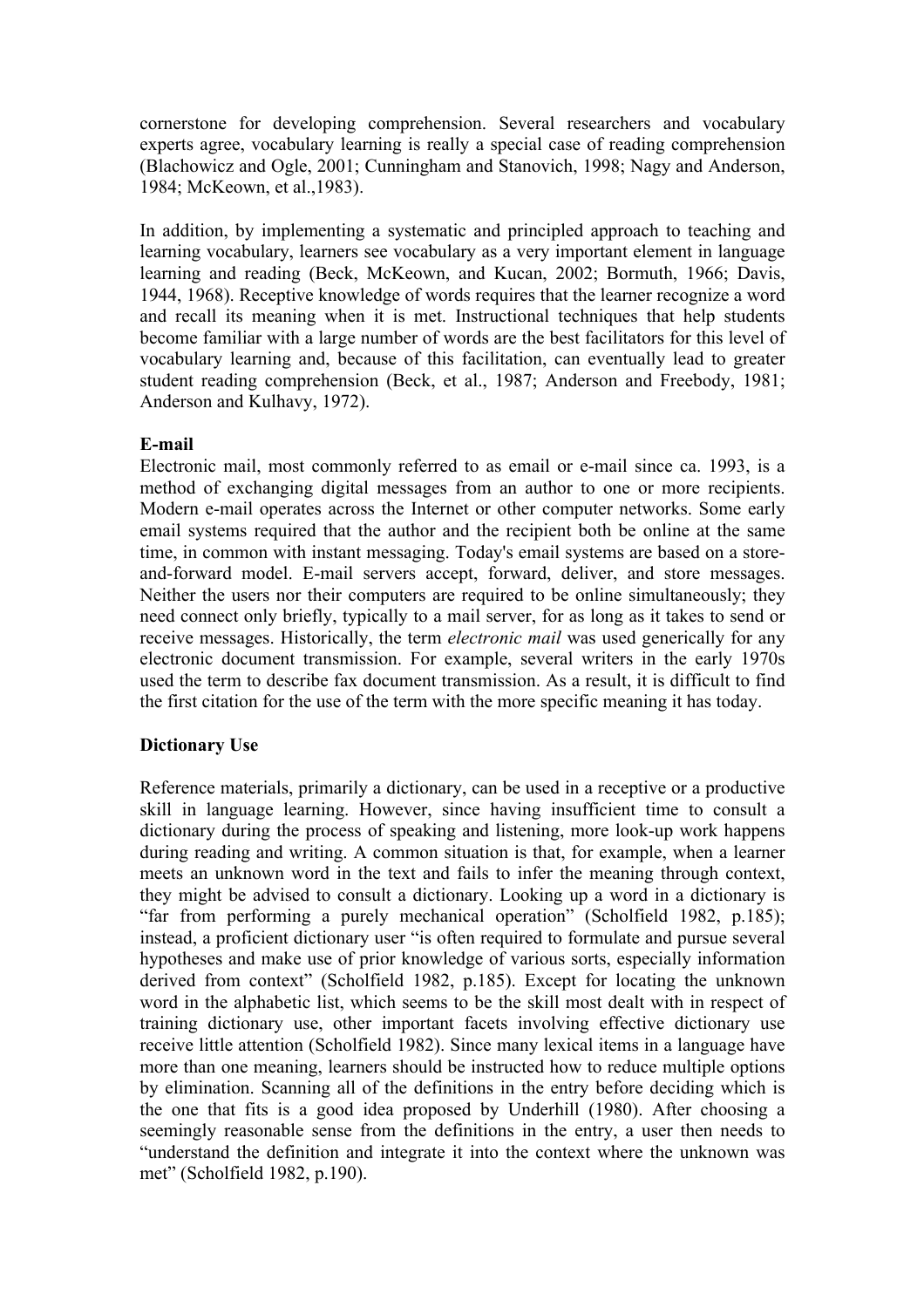# **Research Methodology**

# **Subjects**

The population comprised of 72 fourth year students majoring in English for International Communication who studied the Advanced Reading course.

# **Instruments**

The research instruments were two parts of questionnaires:

- Part 1: Students' attitudes towards learning vocabulary through pictures by e-mail**.**
- Part 2: Students' perceptions of the usefulness learning vocabulary through pictures by e- mail in an Advanced Reading course.

# **Data Collection**

The first day of the Advanced Reading class, the teacher explained to 72 students what and how to do and learn vocabulary through pictures by e-mail.

The data collection process for this study included the procedures as follows.

# **Procedure**

- Find and send a picture to his or her friend by e-mail once a week for five weeks.
- Find new words which the students have not known before or are unfamiliar with from the picture sent by a friend.
- Write down at least 10 words per picture in the e-mail. So there are at least 50 words all together for 5 pictures. Then send it back to the picture owner.
- The picture owner studies and checks the words sent whether they are proper words according to the picture and their spellings.
- Learning vocabulary through pictures by email is a pair activity so they do the activities with the same person until they have finished the activity.
- The number of words that the teacher wanted her students to learn were at least 100 words: 50 words from their own findings and another 50 words from their paired classmates.
- The students completed and submitted the questionnaire to determine students' attitudes towards learning vocabulary through pictures by e-mail in the sixth week. The items used a 5 point Likert Scale format. All the items in the questionnaire given were explained and translated into Thai. The teacher collected the questionnaire.

# **Data Analysis**

Data of the study was analyzed using descriptive statistics where frequency counts were tabulated and converted to percentages and mean.

# **Findings and Discussion**

The recognition of the role of vocabulary in language learning has continued to grow in recent years. According to Neil Selwyn and Kate Robson (1998), most researchers and vocabulary experts believe that the best methodology employs both direct and indirect teaching and provides opportunities for both receptive and productive learning to occur.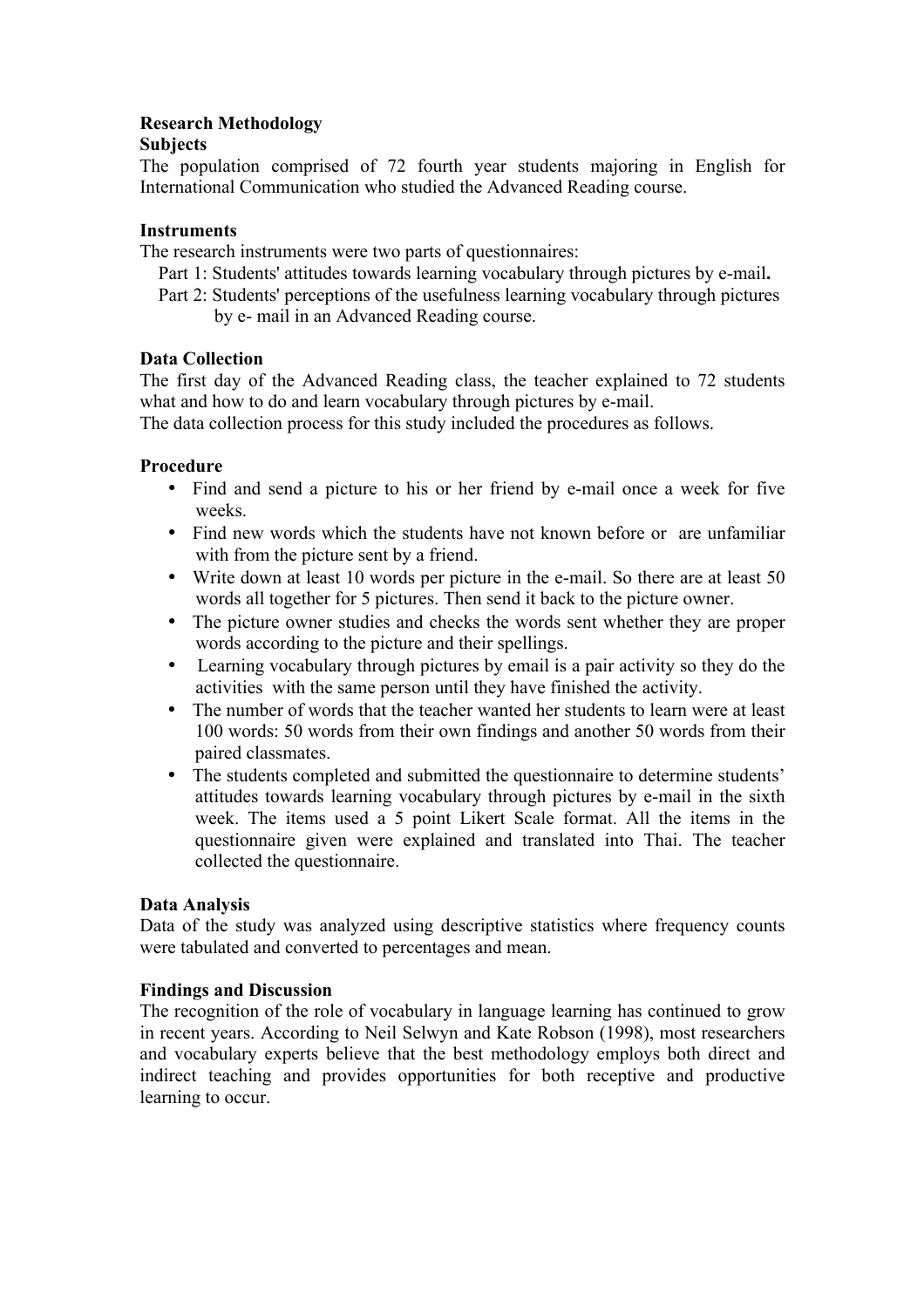|                     | 5                  | $\overline{4}$ | 3<br>Neutr    | $\overline{2}$      | $\mathbf{1}$  | Total<br>$\frac{9}{6}$ (n=72 | Mea                        |
|---------------------|--------------------|----------------|---------------|---------------------|---------------|------------------------------|----------------------------|
|                     | Strongl<br>y Agree | Slight<br>ly   | al            | Slightly<br>Disagre | Strongl<br>y  | $\mathcal{E}$                | $\mathbf n$<br>$(\bar{X})$ |
|                     | $\frac{0}{0}$      | Agree          |               | $\mathbf e$         | Disagre       |                              |                            |
|                     |                    | $\frac{0}{0}$  | $\frac{0}{0}$ | $\frac{0}{0}$       | e             |                              |                            |
|                     |                    |                |               |                     | $\frac{0}{0}$ |                              |                            |
| 1. The pictures     | 31.94              | 55.56          | 12.50         | 0.00                | 0.00          | 100                          | 4.19                       |
| are                 | (23)               | (40)           | (9)           | (0)                 | (0)           | (72)                         |                            |
| interesting.        |                    |                |               |                     |               |                              |                            |
| find<br>2. I<br>can | 19.44              | 45.83          | 33.33         | 0.00                | 1.39          | 100                          | 3.82                       |
| words to suit the   | (14)               | (33)           | (24)          | (0)                 | (1)           | (72)                         |                            |
| pictures.           |                    |                |               |                     |               |                              |                            |
| 3. Finding<br>out   | 19.44              | 45.83          | 31.94         | 1.39                | 1.39          | 100                          | 3.79                       |
| new vocabulary      | (14)               | (33)           | (23)          | (1)                 | (1)           | (72)                         |                            |
| through pictures    |                    |                |               |                     |               |                              |                            |
| are challenging.    |                    |                |               |                     |               |                              |                            |
| 4. E-mail is a      | 23.61              | 45.83          | 22.22         | 5.56                | 2.78          | 100                          | 3.82                       |
| suitable tool for   | (17)               | (33)           | (16)          | (4)                 | (2)           | (72)                         |                            |
| exchanging          |                    |                |               |                     |               |                              |                            |
| pictures.           |                    |                |               |                     |               |                              |                            |
| 5. E-mail is a      | 16.67              | 48.61          | 27.78         | 4.17                | 2.78          | 100                          | 3.72                       |
| suitable tool for   | (12)               | (35)           | (20)          | (3)                 | (2)           | (72)                         |                            |
| learning            |                    |                |               |                     |               |                              |                            |
| vocabulary with     |                    |                |               |                     |               |                              |                            |
| friends.            |                    |                |               |                     |               |                              |                            |
|                     |                    |                |               |                     |               |                              |                            |
| 6. I<br>learn the   | 37.50              | 48.61          | 12.50         | 1.39                | 0.00          | 100                          | 4.22                       |
| meanings<br>of      | (27)               | (35)           | (9)           | (1)                 | (0)           | (72)                         |                            |
| new words.          |                    |                |               |                     |               |                              |                            |
| learn how<br>7. I   | 18.06              | 50.00          | 30.56         | 1.39                | 0.00          | 100                          | 3.85                       |
| spell<br>and<br>to  | (13)               | (36)           | (22)          | (1)                 | (0)           | (72)                         |                            |
| pronounce<br>the    |                    |                |               |                     |               |                              |                            |
| words.              |                    |                |               |                     |               |                              |                            |

**Table 1: Students' attitudes towards learning vocabulary through pictures by e- mail.**

Vocabulary is the one important part in learning a language, because without vocabulary it is difficult to communicate with each other. Harmer (1993:153) says that if language structure makes up the skeleton of language, it is vocabulary that provides the vital organs and flesh. Neil Selwyn and Kate Robson (1998) stated that using e-mail as a research tool potentially offers researchers many advantages such as easy access to world-wide samples, low administration costs (both financially and temporally) and its unobtrusiveness and 'friendliness' to respondents. 65.28% of the students agreed that e-mail was a suitable tool for learning vocabulary while only five or six participants disagreed that e-mail was a suitable tool for exchanging pictures and learning vocabulary with friends. However, e-mail's application as a research tool is constrained by its, as yet, limited and biased population of users in terms of age, income, gender and race (Neil Selwyn and Kate Robson,1998). E-mail might be no longer interesting as a tool for communication among students as before in 1993 and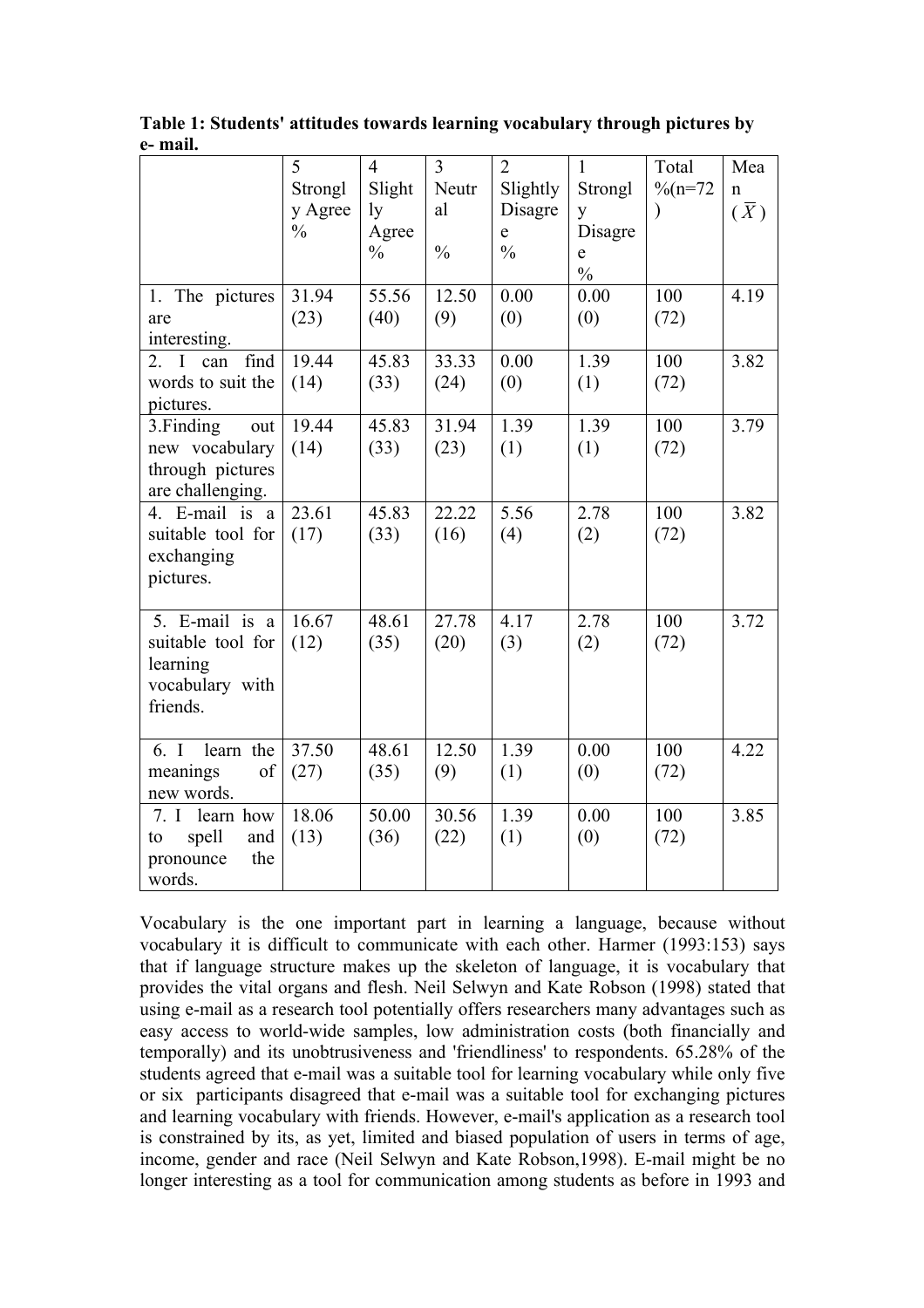there are other more popular tools such as Facebook (2004), Twitter (2006) Instagram (2010) or Line (2013). According to Sri Herawati, Ari Nurweni, Huzairin (2004), pictures could capture the students' interest and stimulates students' motivation and could be used for individuals or a group. More than 85% of the students agreed or strongly agreed that the pictures were interesting and they learned the meanings of new words. Stevick (1957:74) defines that visual aids are anything visible which helps students to learn the language more quickly and more accurately.

| No.<br>new<br>words | 10<br>ν  | $\theta$ | $\theta$ | ר ו | $\cap$<br>J | 13 | 12 | !4 |  |  |
|---------------------|----------|----------|----------|-----|-------------|----|----|----|--|--|
| No.<br>studen<br>ts | $\Omega$ |          |          | 43  |             |    |    |    |  |  |

|  |  |  | Table 2: Number of new words learned by the students. |
|--|--|--|-------------------------------------------------------|
|  |  |  |                                                       |

## **Table 3: Kinds of pictures chosen by the students**.

|          |  | people   places   things   others | total |
|----------|--|-----------------------------------|-------|
| NO.      |  |                                   | 360   |
| Pictures |  |                                   |       |

## **Table 4: Kinds of parts of speech of words written by the students**.

| Parts                           | of   Noun   Adjective   Verb   Adverb   Others   total |     |  |       |
|---------------------------------|--------------------------------------------------------|-----|--|-------|
| Speech                          |                                                        |     |  |       |
| No. words $\int 2,855 \int 421$ |                                                        | 303 |  | 3,606 |

|  |  |  |  |  |  | Table 5: Tools used by the students to find new words and their meanings |
|--|--|--|--|--|--|--------------------------------------------------------------------------|
|  |  |  |  |  |  |                                                                          |

| Sources  | Dictionary   Online |             | <b>Both Dictionary and</b>     |
|----------|---------------------|-------------|--------------------------------|
|          |                     |             | Dictionary   Online Dictionary |
| No.      |                     | 50          |                                |
| students | $(5.6\%)$           | $(69.44\%)$ | $(25.00\%)$                    |

It was found that pictures of places were chosen mostly at 175 pictures, pictures of people were the second most popular among the students at 110 pictures while things were less interesting. As the saying goes, a picture paints a thousand words and pictures are a great way of improving English and pictures can be used to learn vocabulary. Surprisingly, 53 students or 73.61% of the students learned willingly more than 120 new words. Actually the number of words targeted by the teacher were 100 words. More than half of the students (43 out of 72 students) knew 120 words. Only 8 students studied 100 assigned words . Receptive knowledge of words requires that the learner recognize a word and recall its meaning when it is met. Instructional techniques that help students become familiar with a large number of words are the best facilitators for this level of vocabulary learning and, because of this facilitation, can eventually lead to greater student reading comprehension (Beck, et al., 1987; Anderson and Freebody, 1981; Anderson and Kulhavy, 1972). The researcher feels that this instruction technique could lead students to achieve reading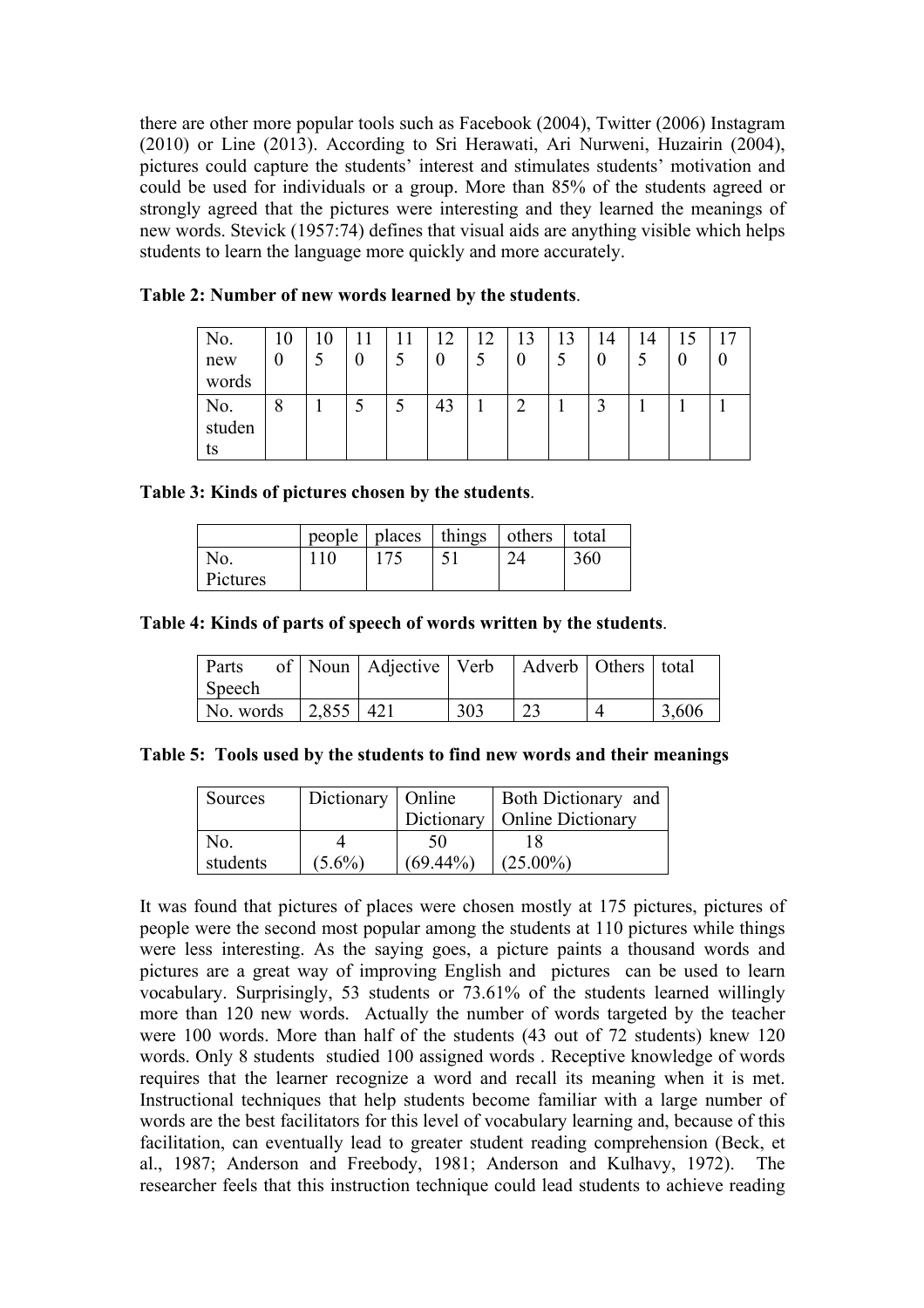comprehension at a somewhat level and help them not to struggle when reading or spend too much time in finding words in the dictionary, which sometimes leads them to give up reading. Unexpectedly, 421 words were adjectives while 2,855 words were nouns in describing pictures.

All in all 97.22% accepted that they learned new words. A half of the students could not find new words for pictures in a dictionary, this problem was that there were not enough words to get from the pictures. It is difficult to look for a specific picture which is suitable for the students' level, curriculum, needs or socialization, Not all vocabulary can be taught by pictures, especially those concerning abstract concepts (Sri Herawati, Ari Nurweni, Huzairin, 2004).

In order to find suitable words from the pictures, the participants used both online and book dictionaries because dictionaries are reference materials, primarily a dictionary which can be used in a receptive or a productive skill in language learning (Schofield, P., 1982, pp. 185-194). Therefore, 69.44% used an online dictionary to find new words, 25% used both a dictionary and an online dictionary and 5.6% looked up the words in the dictionary.

## **Conclusion**

The researcher used e-mail as a tool for the fourth year students who studied an Advanced Reading course to learn vocabulary through pictures in order that they could surpass their lack of common vocabulary. It was found that more than 85% of the students agreed or strongly agreed that the pictures were interesting and they learned the meanings of new words. Only five or six participants disagreed that email was a suitable tool for exchanging pictures and learning vocabulary with friends. Overall, more than 65% of the students agreed that they had a good attitude towards learning vocabulary through pictures by e-mail. Moreover, it was also found that 73.61% of the students learned new words of 120 words up more than the teacher assigned them to learn. Only 8 students studied 100 words assigned. The pictures of places were the most popular pictures among themselves while things were the least interesting. The students chose nouns mostly to describe the pictures while adverbs were rarely used. They preferred to look up words online rather than in a dictionary. Besides, 93.06% of the students searched for pictures from the Internet only. No one was interested to choose pictures from books and magazines. The benefits they got were learning new words in both their parts of speech and meanings. The problems they faced were they thought there were not enough words to get from the pictures. A few students found some new words were too difficult to remember and did not like the pictures sent from their paired classmates.

## **Suggestion**

The researcher thought that pictures would be interesting for students to learn new words but some pictures selected by students did not contain enough words to learn. Therefore, the teacher should check all the students' pictures before allowing them to do the activities.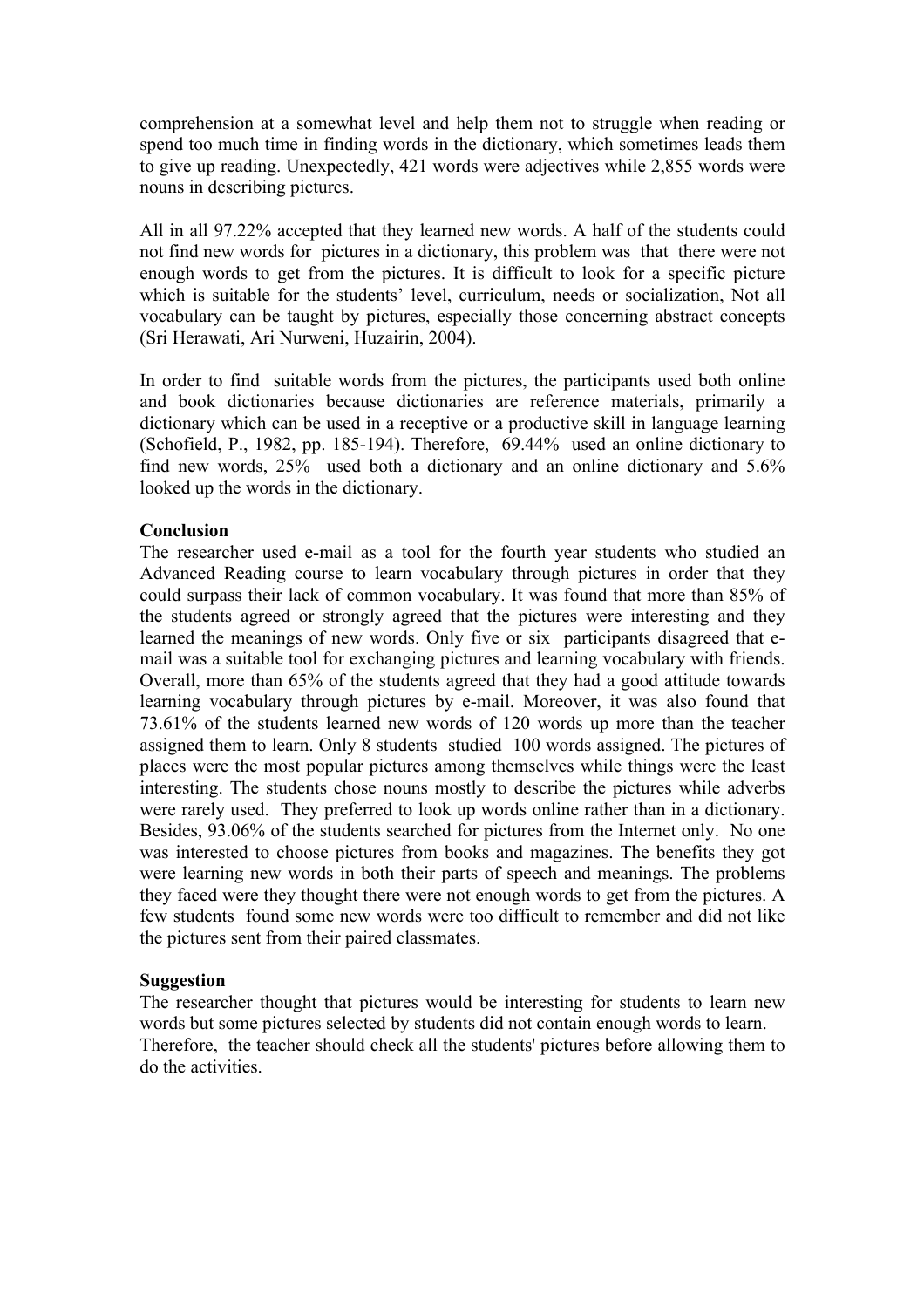#### **References**

Anderson R. C. & Freebody, P. (1981).Vocabulary knowledge. In J.T. Guthrie (Ed.), *Comprehension and Teaching: Research Perspectives*. Newark, DE: International Reading Association.

Anderson R. C. & Kulhavy, R.W. (1972). Learning concepts from definitions. *American Educational Research Journal*, *9*(3), pp. 385–390.

Beck, I. L., McKeown M. G. & Kucan L. (2002). *Bringing Words to Life.* New York: The Guilford Press.

Beck, I. L., McKeown M. G. & Omanson R. C.(1987). The effects and uses of diverse vocabulary instructional techniques. In M. G. McKeown & M. E. Curtis (Eds.), *The Nature of Vocabulary Acquisition,* pp. 147–163. Hillsdale, NJ: Erlbaum.

Beck, I. L., Perfetti C.A. & McKeown M. G.(1982). Effects of long-term vocabulary instruction on lexical access and reading comprehension. *Journal of Educational Psychology, 74*(4), pp. 506–521.

Blachowicz, C. & Ogle D. (2001). *Reading Comprehension Strategies forIndependent Learners*. New York: The Guilford Press.

Bormuth, J. R. (1966). Readability: A new approach. *Reading Research Quarterly*, (1) 3, pp. 79–132.

Christopher C. Corcoran**. (**2008). *Picture is Worth a Thousand Words: Learning Vocabulary through Technology.* Retrieved Jan. 22, 2015, from www.slideshare.net/ christopherccorcoran/a-picture-is-worth.

Cunningham,A. E. & Stanovich K. E. (1998). What reading does for the mind. *American Educator,* Spring–Summer, pp. 8–17.

Davis, F.(1944).Fundamental factors in comprehension in reading. *Psychometrika*,Vol. 9, pp. 185–190.

Davis, F. (1968). Research in comprehension in reading. *Reading Research Quarterly,* Vol. 4, pp. 499–545.

Harmer, J.(1993). *The Practice of English Language teaching*. Essex: Longman Group UK Limited.

Herawati, S.,Nurweni, A.& Huzairin,(2004).Improving the Eighth Grade Students'Vocabulary of Entertainments Achievements by Using Pictures at Smpmuhammadiyah3 Bandar Lampung. Retrieved Jan. 20, 2015, from http://www.academic.edu/4946280/IMPROVING\_EIGHTH\_Grade\_ VOCABULARY\_OF\_ENTERTAINMENTS\_ACHIEVEMENTS\_B

Hill, D. A.(1990). *Visual Impact: Creative language learning through pictures.* Essex: Longman Group UK Limited.